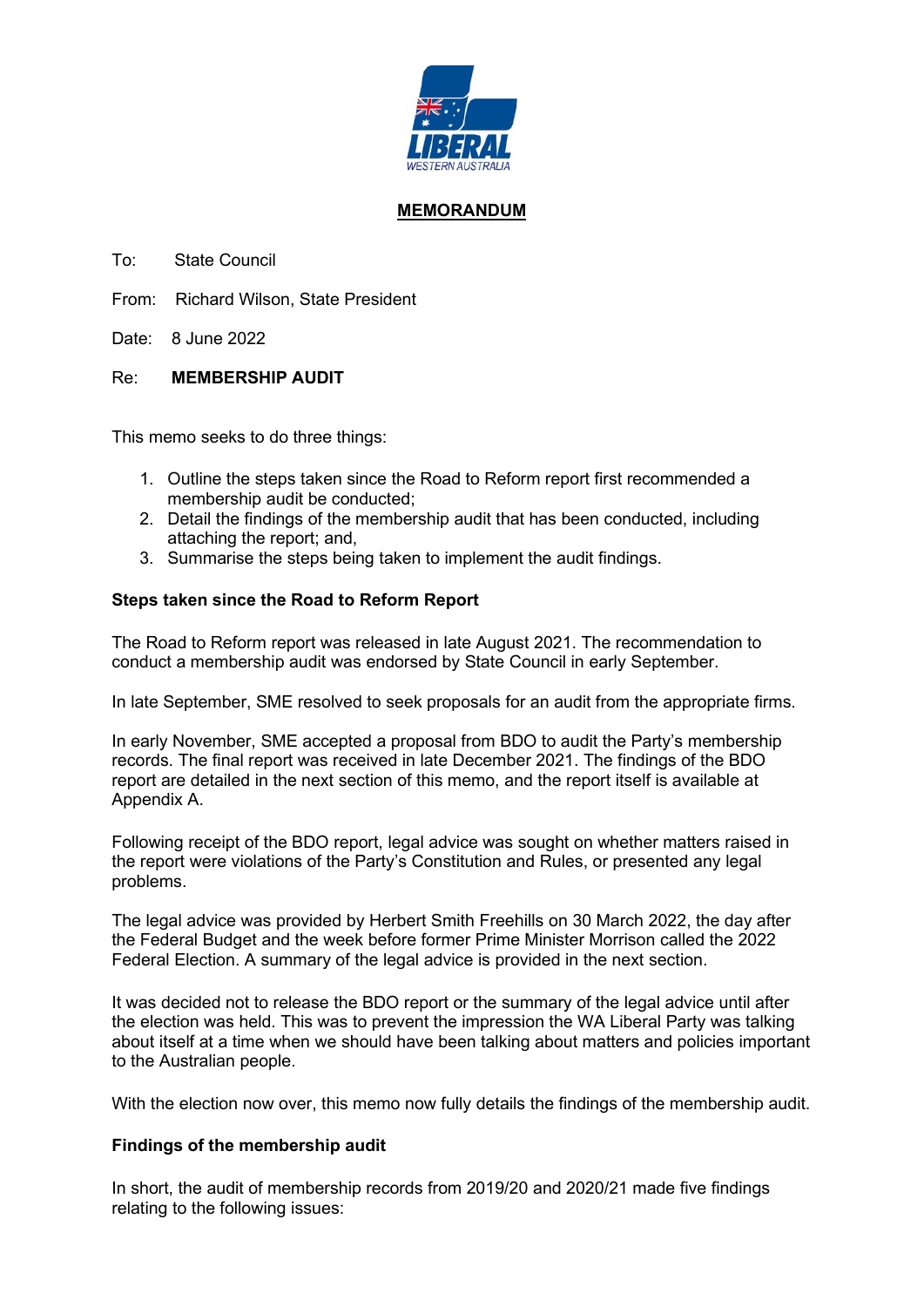- 1. Multiple membership renewals paid with the same card
- 2. Multiple non-family members registered at the same address
- 3. Multiple branch transfers in a 12 month period
- 4. Members not residing in registered division
- 5. Members not residing in registered branch area

Firstly, from the data examined by BDO, multiple membership renewals on the same card do appear to be frequent and widespread across Party branches.

Secondly, from the data examined by BDO, the practice of multiple non-family members registered at the same address does not appear to be widespread. However, it does appear likely that there is attempted manipulation of the local component of state pre-selections in a handful of cases.

Thirdly, from the data examined by BDO, there appears to be very limited use of multiple transfers across Party Branches. While I was, frankly, a bit surprised at this finding, I have reviewed BDO's methodology for how they analysed the data and am satisfied that it is exactly what I would have done if I was asked to perform the same task in my day job as a management consultant. I therefore accept the finding.

Lastly, BDO found there appears to be widespread Party enrolment outside Division and Branch boundaries. The reason why this is an issue is that under the current rules is that Branches can be ruled as ineligible to send delegates to a preselection if the Branch membership is not sufficiently local. My hope is that this issue will be rectified if we adopt the proposed preselection reforms, which reward local members with a vote in preselections.

## **Findings and recommendations from the legal advice**

The advice provided by Herbert Smith Freehills identified possible technical breaches of the Party's Constitution & Rules and the Associations Incorporation Act 2015 (WA), and consequently, recommended action the Party should take to mitigate the risk of breaches in the future.

The legal advice received, recommended that the Party:

- 1. Conducts an audit to ensure all renewed memberships have been validly renewed and that each Member's details are correct, and ensure that, if member changes are identified:
	- a. All Branches remain constitutional based on the correct member numbers;
	- b. All entitlements are calculated using correct member numbers; and
	- c. The Register of Members is updated accordingly, within 28 days of receiving any updated details.
- 2. Implements processes for ensuring that membership engagements and renewals are undertaken properly. For example a process for ensuring that members consent should be introduced.
- 3. Prohibits the practice of paying membership subscriptions either directly or indirectly using Party funds.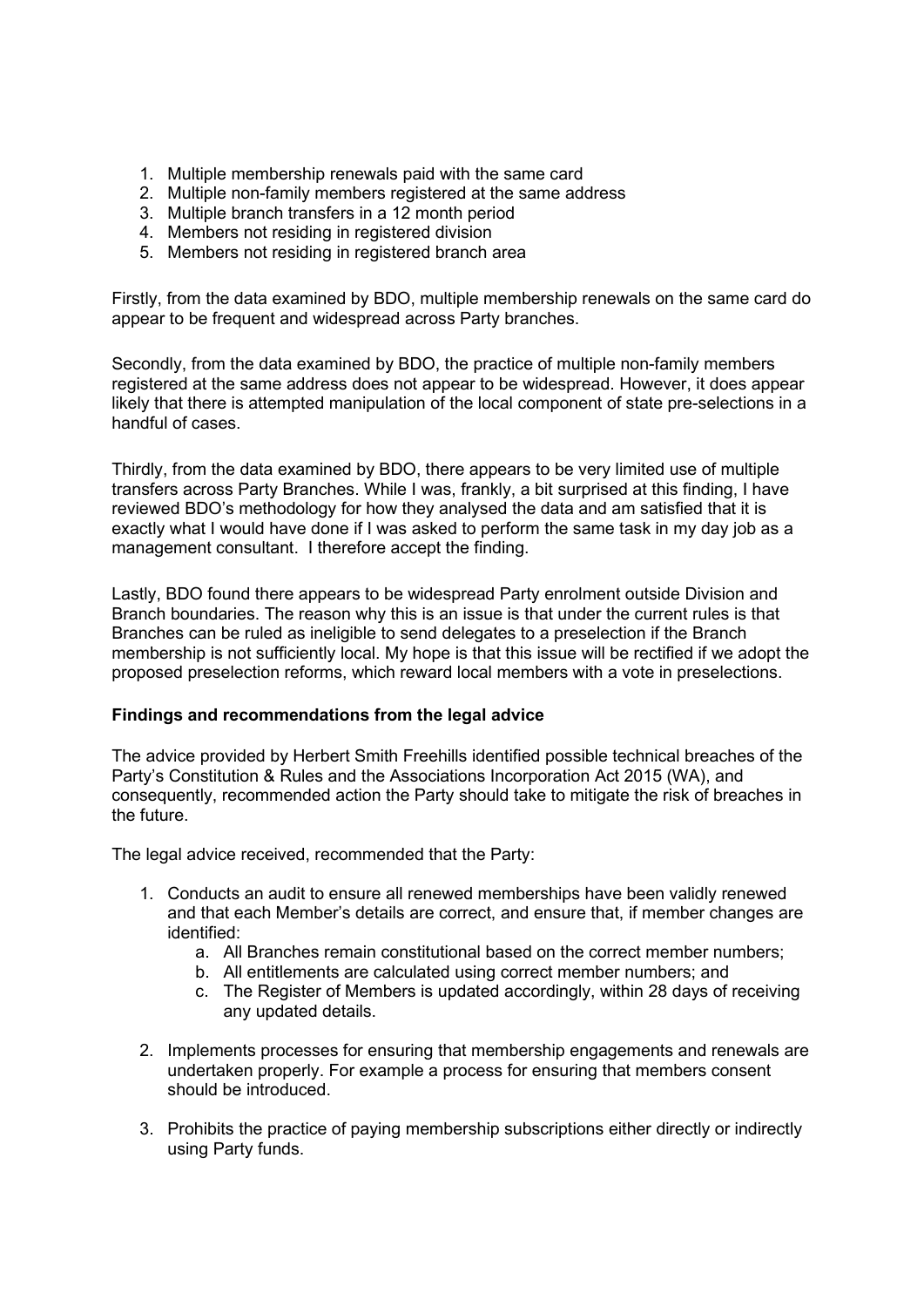Further, to ensure ongoing compliance with the Party's Constitution and Rules, and The Act, that the Party:

- 4. Ensures that for each Branch transfer by a Member the Party has a completed and signed membership transfer form and that it follows the process prescribed in the Constitution.
- 5. Ensures that is has the substantiating documentation confirming the Branch preference for each member not currently residing in their registered Division or Branch area.
- 6. Ensures that it has the required contact details for each member. If a member's contact details do not include a residential address then the Party should also ensure that member's Branch preference is recorded in their membership application form or a membership transfer form.
- 7. Complies with its continuing registration obligations under the Electoral Act, including making an application for continued registration to the Electoral Commissioner prior to 24 November 2022 if it has not already done so, with correct Member details.

Finally, the advice recommended that the Party develop educational material or internal guidelines to promote ongoing compliance within the Party of the Membership requirements set out in the advice.

The recommendations made by Herbert Smith Freehills are practical steps the Party can take to address the matters raised in the audit. In consultation with the State Director on administrative points, my response to each recommendation is as follows:

1. As part of the Party's upcoming 1 July 2022 membership renewal campaign, the Party will request a declaration from each person making the renewal, which determines the relationship to member being renewed. Failure to make a declaration will mean a payment cannot be made.

Further, during this process, Party members will be prompted to update their details for the Register of Members. The Party's OMMS membership database, which records and stores member details, is used to calculate entitlements based on the number of members. This can be done close to real-time as members renew and update their details.

- 2. With any renewal or new membership application, the Party will require the individual to make a declaration prior to payment being made.
- 3. The Party's Constitution and Rules should be amended where required to bring this recommendation into effect. This matter is being dealt with by the Organisation and Constitutional Committee chaired by the Senior Vice-President.
- 4. This recommendation is already in effect.
- 5. This recommendation is already in effect.
- 6. This recommendation is already in effect. The Party works to ensure that correct details for each member are recorded in the Register of Members and prompts members to update their details on a regular basis. Further, an online application for membership cannot be submitted without an address. The same process is applied with hard copy applications.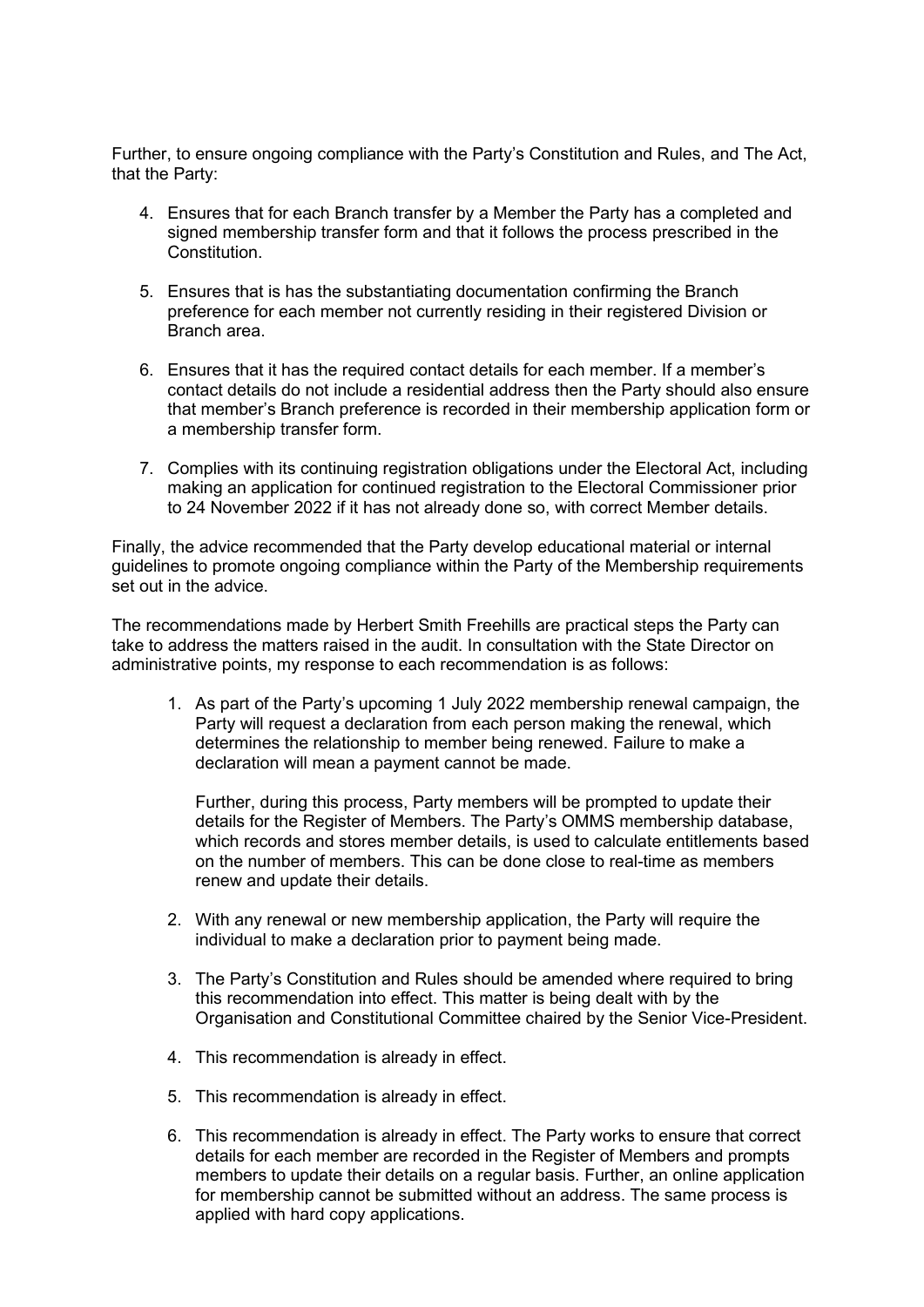7. The Party has lodged its 2022 Annual Return for Continuing Registration and intends to have the process completed prior to the 24 November deadline.

Further, I agree training and educational materials should be provided as we put programs in place to build the capability of our membership base.

I will be looking for support for these rule and constitutional changes at the upcoming State Conference to be held on 30-31 July 2022.

Yours sincerely

**Richard Wilson** State President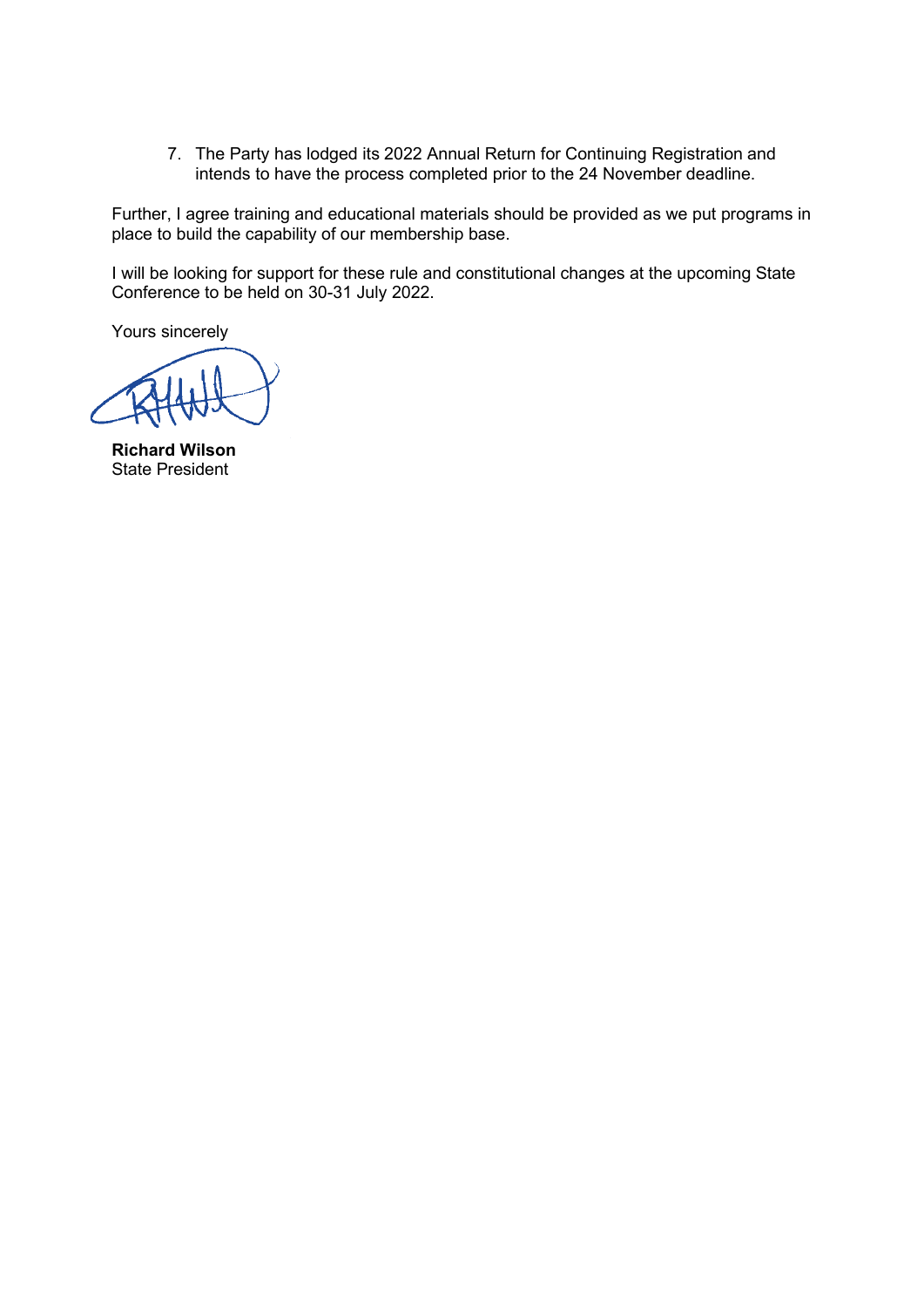

Tel: +61 8 6382 4600 Fax: +61 8 6382 4601 www.bdo.com.au

Level 9 Mia Yellagonga Tower 2 5 Spring Street Perth WA Australia

Private & Confidential

Mr Stuart Smith Liberal Party of Australia (WA Division) Unit 2 12 Parliament Place West Perth WA 6005

22 December 2021

Dear Stuart

# Examination of Membership Records

We refer to our engagement letter dated 29 October 2021 in relation to the desktop examination of the membership records for the Liberal Party of Australia (WA Division), (the 'Party'). BDO were instructed to examine available records held by the Party for the 2019/20 and 2020/21 years to identify:

- Multiple membership renewals paid with the same credit card (or same person);
- Multiple non-family members registered at the same address; and
- Multiple branch transfers in 12 months period.

The below summarises the work undertaken and observations by BDO Advisory (WA) Pty Ltd ('BDO').

# 1. Work Undertaken

# 1.1. Information provided

BDO has undertaken the following work:

- 1.1.1 Examined the following information provided by the Party on 9 November 2021;
	- Nightly Membership Dumps (Membership Listings) as at the following dates:
		- o 30 June 2019;
		- o 1 July 2019;
		- o 30 June 2020;
		- o 1 July 2020;
		- o 30 June 2021; and
		- o 1 July 2021.
	- Transactions Reports for the following periods:
		- $\circ$  1 June 2019 through to 30 May 2020;
		- o 1 June 2020 through to 31 May 2021; and
		- o 1 June 2021 through to 8 November 2021.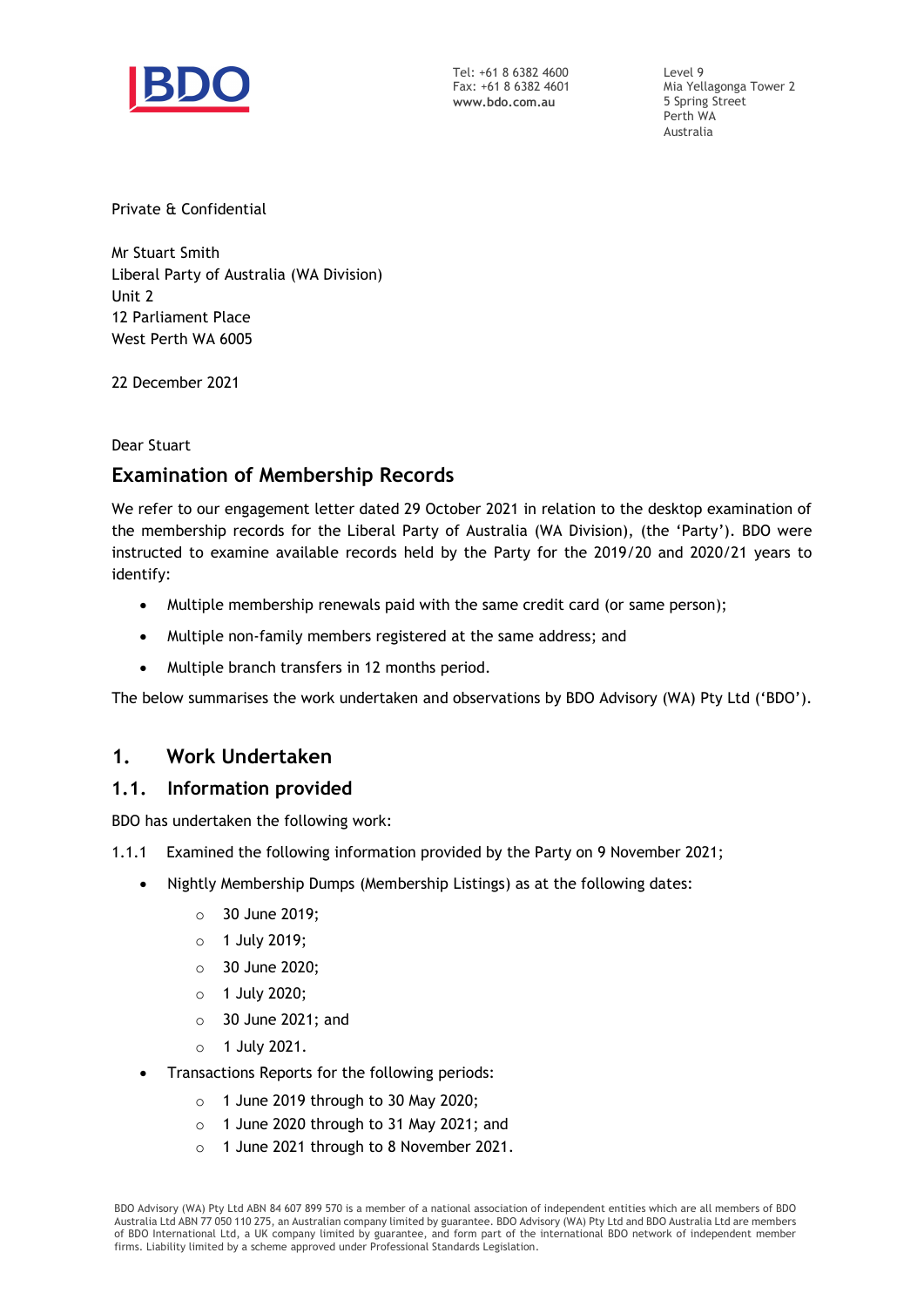

- 1.1.2 Examined Membership Listings and Transactions Reports and where possible, linked payment transactions to individual members.
- 1.1.3 Examined a listing of branch transfers for the period 4 June 2019 to 8 November 2021, provided by the Party on 11 November 2021.
- 1.1.4 Examined a listing of division and branch records and where possible, linked these to the member's registered branch and division. (Refer Sections 2.4 and 2.5)
- 1.1.5 Examined the Party's Membership Database to determine whether any credit card transactions were for family members of the cardholder. (Refer paragraph 2.1.5)
- 1.1.6 Conducted discussions with the following Party staff on 19 November 2021:
	- Mr Stuart Smith ('Mr Smith'), State Director; and
	- Mr Jesse Wotton ('Mr Wotton'), Deputy State Director.

## 2. Observations

#### 2.1. Multiple membership renewals paid with the same card

- 2.1.1 BDO were provided with Transaction Reports for the period 1 June 2019 through to 8 November 2021, outlining the details of all registered members.
- 2.1.2 As per the requirements of the engagement, BDO specifically examined the records for each of the financial years ending 30 June 2020 and 30 June 2021.
- 2.1.3 BDO identified 6,927 transactions for the period 1 July 2019 through to 30 June 2021.
- 2.1.4 BDO excluded the following transactions from the Transaction Reports provided:
	- Transactions totalling \$21.00 Mr Smith confirmed that transactions to this value were recurring monthly donations by members upon membership renewal.
	- Transactions exceeding \$300.00 BDO confirmed with Mr Smith that transactions exceeding \$300.00 do not relate to membership renewals but rather function and fundraising payments.
	- Failed Transactions Transactions that had a 'Failed' result as per the Transaction Reports provided.
	- Refunds and their corresponding transactions Amounts paid by members and subsequently refunded by the Party.
	- Partial refunds Instances in which a member processed a payment that was subsequently partially refunded, commonly due to overpayment. BDO included only the net value of these transactions.
- 2.1.5 In analysing transactions from the Transaction Reports, BDO were advised that each payment transaction related to a single membership renewal.
- 2.1.6 BDO identified 152 credit cards in which more than one transaction used a common/same email address. BDO cross-referenced these transactions to the Party's Membership Database to confirm whether any of these transactions were for family members of the cardholder. For this purpose, a member was classed as a family member if they had the same surname as the cardholder.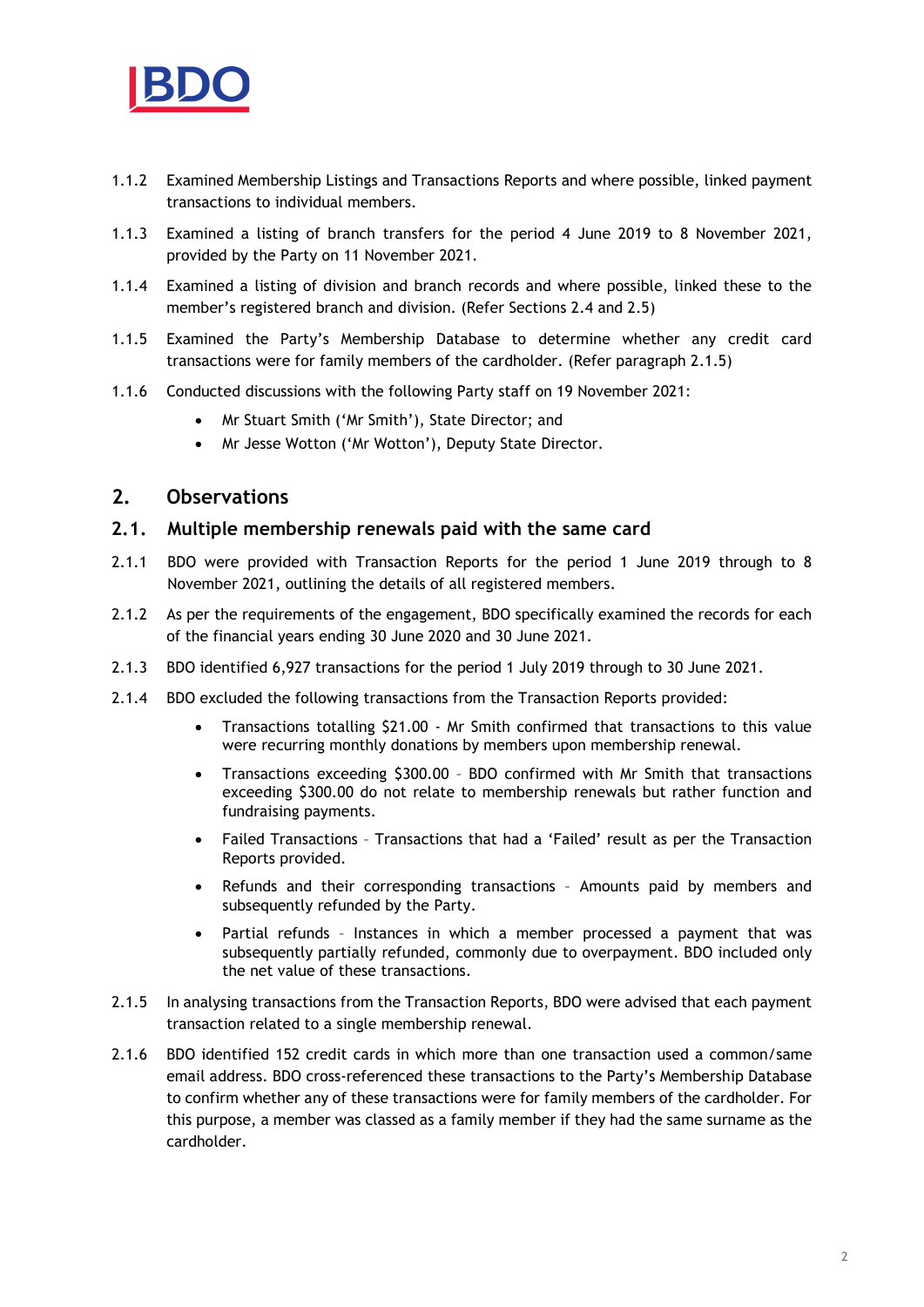

- 2.1.7 Where BDO identified that all transactions on a single credit card were for family members, BDO did not class this as a multiple membership renewal on a single card or include in the testing and subsequent observations.
- 2.1.8 BDO identified 590 transactions where the 'Email Address' field of the Transaction Report was left blank. Thus, BDO could not determine whether the transaction was for a family member of the cardholder. (Refer paragraph 2.6.1)
- 2.1.9 Table 1 below summarises credit cards that processed 10 or more transactions for both the 2019/20 and 2020/21 financial years.

| <b>Credit Card</b> | <b>Transactions</b><br>in 2019/20 FY | <b>Value</b><br>(2019/20) | <b>Transactions</b><br>in 2020/21 FY | Value<br>(2020/21) | <b>Total</b> | <b>Total Value</b> |
|--------------------|--------------------------------------|---------------------------|--------------------------------------|--------------------|--------------|--------------------|
|                    |                                      |                           |                                      |                    |              |                    |
| Credit Card 1      | 66                                   | \$660.00                  | $\overline{\phantom{a}}$             |                    | 66           | \$660.00           |
| Credit Card 2      | 35                                   | \$445.00                  |                                      |                    | 35           | \$445.00           |
| Credit Card 3      | 33                                   | \$1,045.00                |                                      |                    | 33           | \$1,045.00         |
| Credit Card 4      | 26                                   | \$670.00                  | Ĭ.                                   | ä,                 | 26           | \$670.00           |
| Credit Card 5      | 22                                   | \$242.00                  | $\overline{a}$                       |                    | 22           | \$242.00           |
| Credit Card 6      | 21                                   | \$650.00                  |                                      |                    | 21           | \$650.00           |
| Credit Card 7      | 19                                   | \$380.00                  | $\overline{a}$                       |                    | 19           | \$380.00           |
| Credit Card 8      | 19                                   | \$250.00                  | $\blacksquare$                       |                    | 19           | \$250.00           |
| Credit Card 9      | 18                                   | \$475.00                  | 17                                   | \$575.00           | 35           | \$1,050.00         |
| Credit Card 10     | 17                                   | \$550.00                  |                                      |                    | 17           | \$550.00           |
| Credit Card 11     | 16                                   | \$1,155.00                | $\overline{\phantom{a}}$             |                    | 16           | \$1,155.00         |
| Credit Card 12     | 15                                   | \$1,015.00                | 12                                   | \$660.00           | 27           | \$1,675.00         |
| Credit Card 13     | 13                                   | \$200.00                  | $\overline{\phantom{a}}$             |                    | 13           | \$200.00           |
| Credit Card 14     | 13                                   | \$425.00                  | $\overline{a}$                       | $\blacksquare$     | 13           | \$425.00           |
| Credit Card 15     | 12                                   | \$435.00                  | $\overline{\phantom{a}}$             | ÷,                 | $12$         | \$435.00           |
| Credit Card 16     | 11                                   | \$355.00                  | $\overline{a}$                       | ä,                 | 11           | \$355.00           |
| Credit Card 17     | 11                                   | \$255.00                  | 16                                   | \$360.00           | 27           | \$615.00           |
| Credit Card 18     | 10                                   | \$375.00                  | 11                                   | \$455.00           | 21           | \$830.00           |
| Credit Card 19     | 10                                   | \$310.00                  | 15                                   | \$720.00           | 25           | \$1,030.00         |
| Credit Card 20     | 10                                   | \$145.00                  | $\overline{\phantom{a}}$             |                    | 10           | \$145.00           |
| Credit Card 21     | 10                                   | \$335.00                  | $\overline{a}$                       |                    | 10           | \$335.00           |
| Credit Card 22     | $\overline{\phantom{a}}$             | $\overline{\phantom{a}}$  | 52                                   | \$1,240.00         | 52           | \$1,240.00         |
| Credit Card 23     | $\overline{a}$                       | $\blacksquare$            | 38                                   | \$530.00           | 38           | \$530.00           |
| Credit Card 24     |                                      | ä,                        | 23                                   | \$500.00           | 23           | \$500.00           |
| Credit Card 25     | $\overline{a}$                       | $\blacksquare$            | 15                                   | \$240.00           | 15           | \$240.00           |
| Credit Card 26     | $\overline{\phantom{a}}$             | $\blacksquare$            | 14                                   | \$240.00           | 14           | \$240.00           |
| Credit Card 27     | $\overline{a}$                       | $\overline{\phantom{a}}$  | 11                                   | \$245.00           | 11           | \$245.00           |
| Credit Card 28     | $\overline{a}$                       | ä,                        | 11                                   | \$230.00           | 11           | \$230.00           |
| Credit Card 29     | $\overline{\phantom{a}}$             | $\blacksquare$            | 10                                   | \$400.00           | 10           | \$400.00           |
| Total              | 407                                  | \$10,372.00               | 245                                  | \$6,395.00         | 652          | \$16,767.00        |

Table 1: 10 or more transactions processed on a single credit card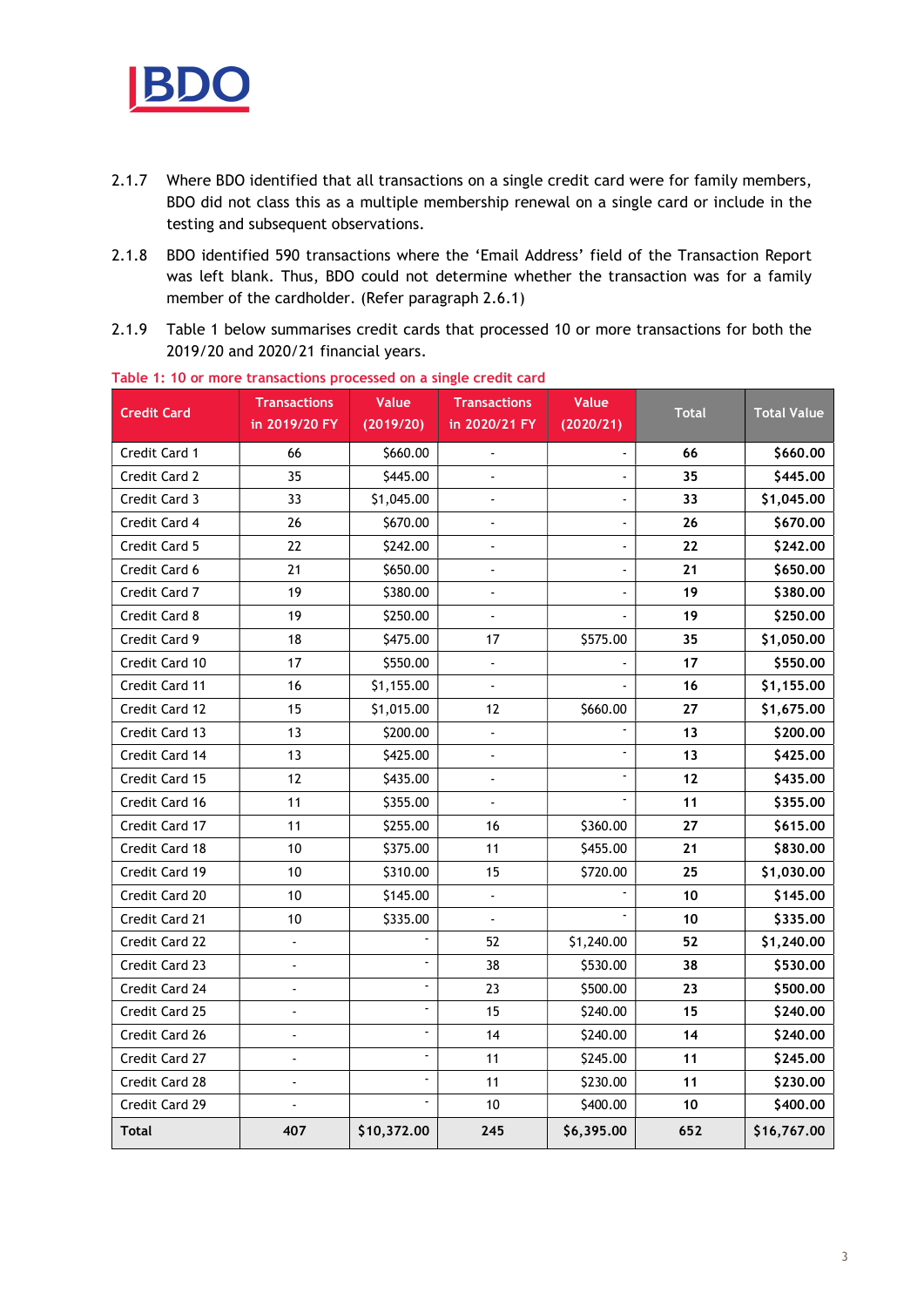

#### Results for the 2019/20 financial year

- 2.1.10 BDO identified 165 credit cards that had processed more than one transaction for the period 1 July 2019 through to 30 June 2020. 889 transactions totalling \$28,868.01 were identified in relation to these credit cards.
- 2.1.11 BDO identified 21 of the 165 credit cards had processed 10 or more transactions for the period 1 July 2019 through to 30 June 2020. 407 transactions totalling \$10,372.00 were identified in relation to these credit cards. (Refer Table 1)

### Results for the 2020/21 financial year

- 2.1.12 BDO identified 176 credit cards that had processed more than one transaction for the period 1 July 2020 through to 30 June 2021. 805 transactions totalling \$26,810.80 were identified in relation to these credit cards.
- 2.1.13 BDO identified 13 of the 176 credit cards that had processed 10 or more transactions for the period 1 July 2019 through to 30 June 2021. 245 transactions totalling \$6,395.00 were identified in relation to these credit cards. (Refer Table 1)

### Summary of results

2.1.14 From the data examined by BDO, multiple membership renewals on the same card appear to be frequent and widespread across Party branches for the period examined.

# 2.2. Multiple non-family members registered at the same address

- 2.2.1. BDO were provided with Membership Listings as at 30 June 2020 and 30 June 2021. BDO specifically examined the Membership Listings for each of the 2019/20 and 2020/21 financial years.
- 2.2.2. Table 2 summarises the quantity of each category of member, as per their 'Membership Status' in the Membership Listings provided as at 30 June 2020 and 30 June 2021.

| <b>Membership Status</b> | <b>Membership Listing as</b><br>at 30 June 2020 | <b>Membership Listing as</b><br>at 30 June 2021 |
|--------------------------|-------------------------------------------------|-------------------------------------------------|
| 'Due'                    | 287                                             | 117                                             |
| 'Financial'              | 6,754                                           | 6,341                                           |
| 'Pending New'            | 1                                               |                                                 |
| 'Recent Lapsed'          | 2,370                                           | 1,845                                           |
| 'Unfinancial'            | 825                                             | 1,310                                           |
| <b>Total</b>             | 10,237                                          | 9.616                                           |

Table 2: Membership numbers by category

- 2.2.3. BDO could not test, and therefore excluded, a number of members due to incomplete records in the Membership Listings provided. (Refer Section 2.6)
- 2.2.4. For the purposes of the engagement, and as agreed, where three or more unique or different surnames were identified by BDO at the same address, it was classed as an address with multiple 'non-family members'.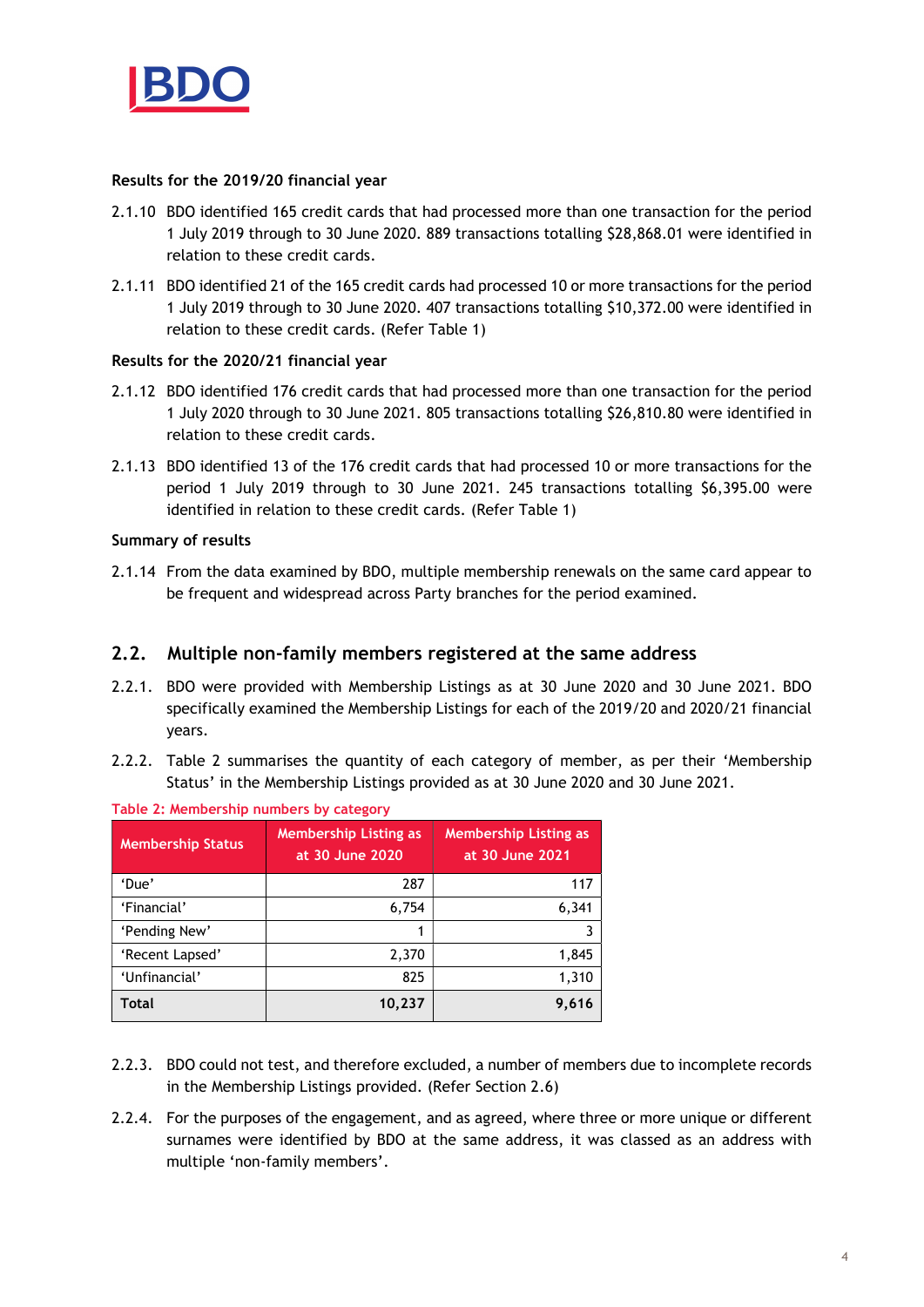

- 2.2.5. Further information is required in order to conclude that these members were 'non-family members'.
- 2.2.6. As instructed by Mr Smith, any instances in which two unique and different surnames were identified at a single address were excluded from the results.
- 2.2.7. BDO identified 22 addresses in which three or more members with unique and different surnames were identified from the Membership Listing as at 30 June 2020. In total, 100 members were identified across these addresses.
- 2.2.8. BDO identified 21 addresses in which three or more members with unique and different surnames were identified from the Membership Listing as at 30 June 2021. In total, 89 members across these addresses.

#### Summary of results

2.2.9. From the data examined by BDO, this practice does not appear to be widespread. However, following conversations with Mr Smith, it appears likely that there is attempted manipulation of the local component of state pre-selections.

## 2.3. Multiple branch transfers in a 12 month period

- 2.3.1. BDO were provided with a listing of all transfers between branches for the period 4 June 2019 through to 8 November 2021. BDO examined the full scope period 1 July 2019 through to 30 June 2021 to include transfers that occurred across two financial years.
- 2.3.2. BDO identified 461 transfers between branches in relation to 410 members throughout the period 1 July 2019 through to 30 June 2021.
- 2.3.3. BDO identified 22 (19 members) of the 461 transfers had transferred branches twice in a twelve-month period between 1 July 2019 and 30 June 2021.
- 2.3.4. BDO did not identify any members that transferred more than twice in a twelve-month period.

#### Summary of results

2.3.5. From the data examined by BDO, there appears to be very limited use of multiple transfers across Party branches.

#### 2.4. Members not residing in registered division

- 2.4.1. BDO were additionally instructed to identify instances in which members were registered in a division that was not consistent with their 'Home Suburb' as per Membership Listings provided.
- 2.4.2. BDO cross-referenced the 'Home Suburb' of members with division and branch listings provided to determine the division in which the member was geographically located.
- 2.4.3. BDO recorded the instances where the registered division of a member varied from the division relevant to their 'Home Suburb'.
- 2.4.4. For the purposes of testing, BDO excluded members registered in the WA Union of Liberal Students Division, as this Division, and its accompanying branches, do not relate to specific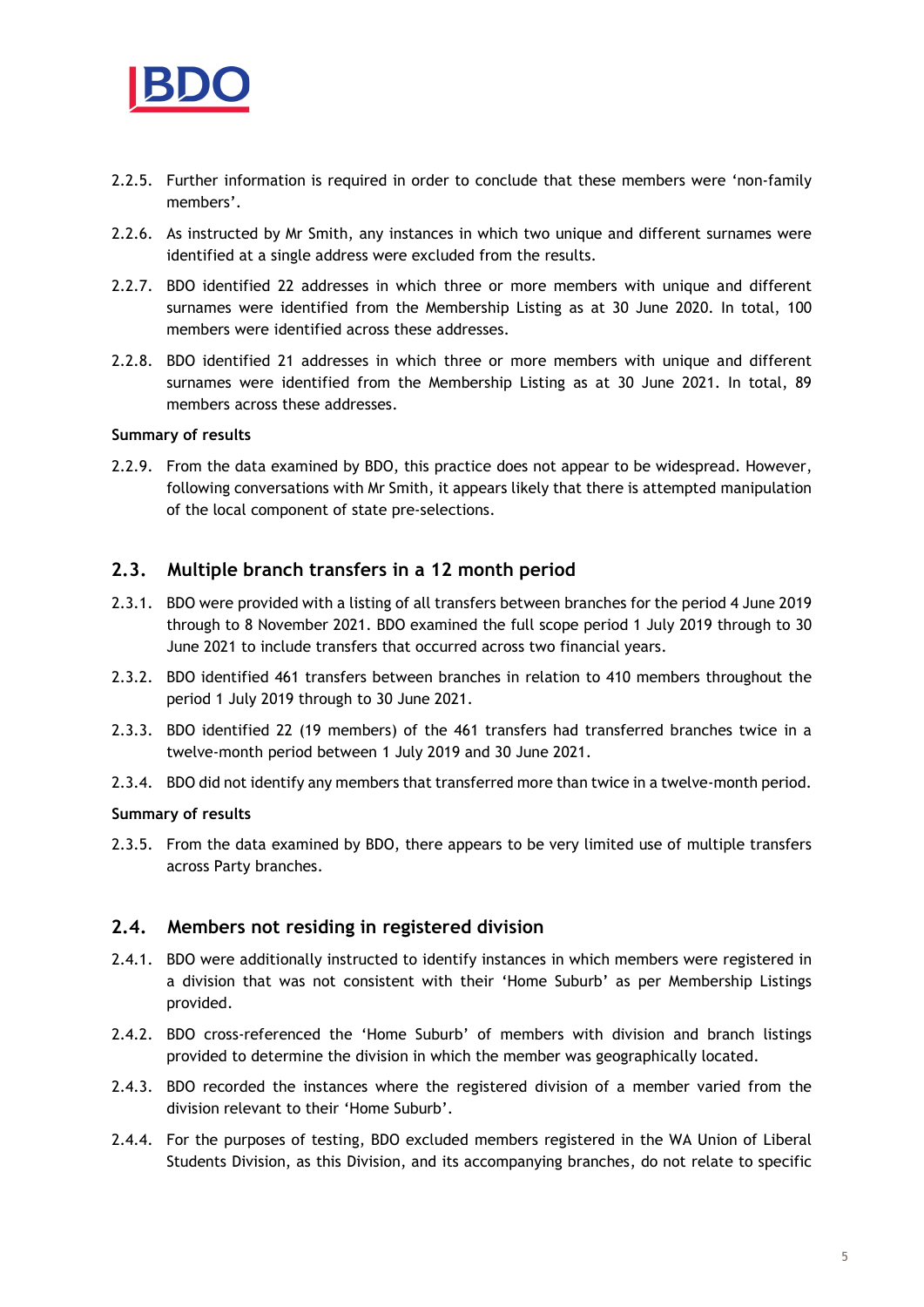

geographical boundaries. BDO identified 1,182 members registered in this branch, 625 in the 2020 financial year and 557 in the 2021 financial year.

- 2.4.5. BDO examined the membership records of 9,612 members (including recently lapsed members) for the year ending 30 June 2020.
- 2.4.6. BDO identified 3,634 of the 9,612 members were residing in a division different to that of their registered division for the year ending 30 June 2020.
- 2.4.7. BDO examined the membership records of 9,059 members (including recently lapsed members) for the year ending 30 June 2021.
- 2.4.8. BDO identified 3,350 of the 9,059 members were residing in a division different to that of their registered division for the year ending 30 June 2021.

#### Summary of results

2.4.9. From the data examined by BDO, there appears to be widespread Party enrolment outside division boundaries.

#### 2.5. Members not residing in registered branch area

- 2.5.1. BDO were additionally instructed to identify instances in which members were registered in a branch that was not consistent with their 'Home Suburb' as per Membership Listings provided.
- 2.5.2. BDO cross-referenced the 'Home Suburb' of members with division and branch listings provided to determine the branch area in which the member was geographically located.
- 2.5.3. BDO recorded the instances where the registered branch of a member varied from the branch area relevant to their 'Home Suburb'.
- 2.5.4. For the purposes of testing, BDO excluded members registered in the WA Union of Liberal Students Division, as this Division, and its accompanying branches, do not relate to specific geographical boundaries. BDO identified 1,182 members registered in this branch, 625 in the 2020 financial year and 557 in the 2021 financial year.
- 2.5.5. BDO examined the membership records of 9,612 members (including recently lapsed members) for the year ending 30 June 2020.
- 2.5.6. BDO identified 6,180 of the 9,612 members were residing in a branch area different to that of their registered branch for the year ending 30 June 2020.
- 2.5.7. BDO examined the membership records of 9,059 members (including recently lapsed members) for the year ending 30 June 2021.
- 2.5.8. BDO identified 5,802 of the 9,059 members were residing in a branch area different to that of their registered branch for the year ending 30 June 2021.

#### Summary of results

2.5.9. From the data examined by BDO, there appears to be widespread member enrolment outside branch boundaries.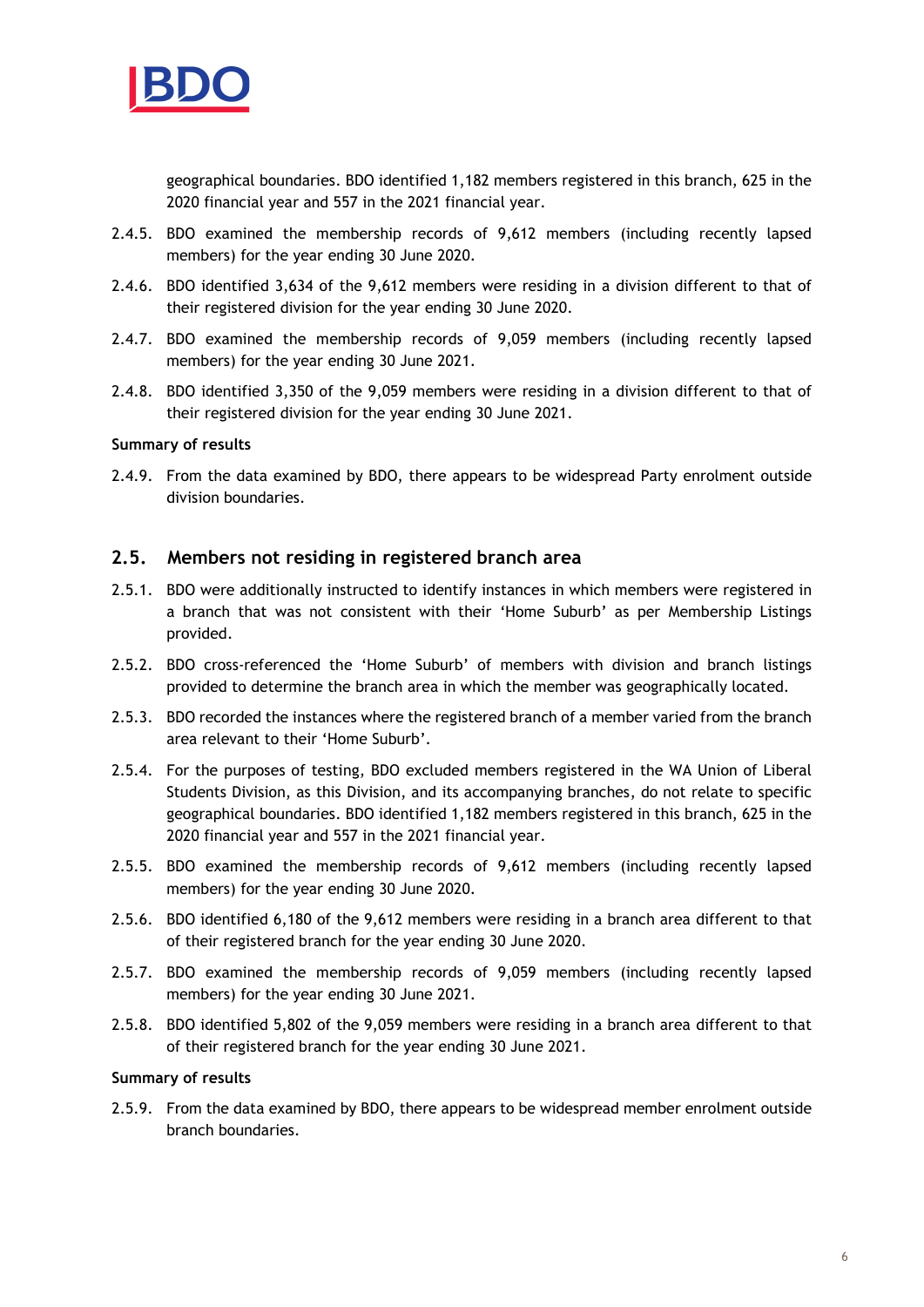

# 2.6. Other observations

#### Credit card transactions with no email address

- 2.6.1. BDO identified 332 credit card transactions totalling \$207,736.28 that did not have an associated email address for the year ending 30 June 2020.
- 2.6.2. BDO identified 258 credit card transactions totalling \$163,875.46 that did not have an associated email address for the year ending 30 June 2021.
- 2.6.3. Thus, these transactions were excluded from testing, as BDO could not link the email address to the corresponding member as per the Membership Listing provided. (Refer paragraph 2.1.8)

#### No phone number in Membership Listings

- 2.6.4. BDO identified 445 members that did not have a phone number listed, as per the Membership Listing at 30 June 2020.
- 2.6.5. BDO identified 323 members that did not have a phone number listed, as per the Membership Listing at 30 June 2021.

#### No email address in Membership Listings

- 2.6.6. BDO identified 1,644 members that did not have an email address listed, as per the Membership Listing at 30 June 2020.
- 2.6.7. BDO identified 1,336 members that did not have an email address listed, as per the Membership Listing at 30 June 2021.
- 2.6.8. Thus, BDO excluded these members from testing in Section 2.2.

#### No email address and no phone number in Membership Listings

- 2.6.9. BDO identified 171 members that did not have a phone number and an email address listed, as per the Membership Listing as at 30 June 2020.
- 2.6.10. BDO identified 120 members that did not have a phone number and an email address listed, as per the Membership Listing as at 30 June 2021.

#### 'NEW ADDRESS REQUESTED' in the 'Home Address' field of Membership Listing

- 2.6.11. BDO identified 18 members that had their 'Home Address' listed as "NEW ADDRESS REQUESTED" as per the Membership Listing at 30 June 2020.
- 2.6.12. BDO identified 16 members that had their 'Home Address' listed as "NEW ADDRESS REQUESTED" as per the Membership Listing at 30 June 2021.
- 2.6.13. Thus, BDO excluded these members from testing in Section 2.2.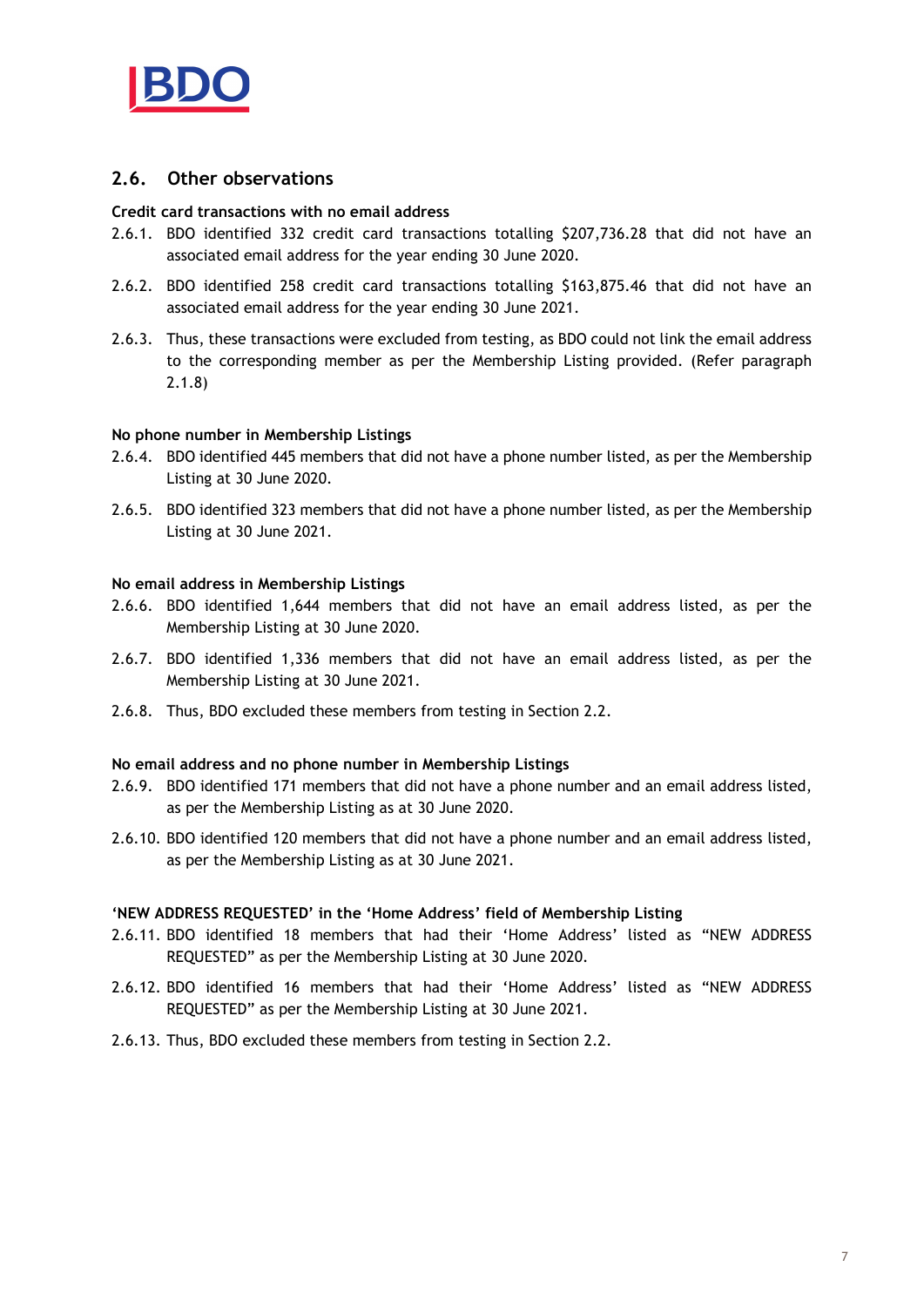

# 3. Important Information

# 3.1. Limitations

- 3.1.1. The scope of our work and this report is limited by the engagement dated on 29 October 2021.
- 3.1.2. Our work has relied upon information we have received to date from the Party.
- 3.1.3. Our work will not provide all the evidence that is required in an audit, thus the level of assurance (limited assurance) will be less than that given in an audit. Our work is not an audit and accordingly we will not express an audit opinion.
- 3.1.4. Unless otherwise stipulated in this report, BDO has assumed that the records and information it has received, or that which has been made available to BDO, both paper based and electronic, are reliable, complete and not misleading.
- 3.1.5. BDO has not contacted any of the account holders in connection with any observations made in this report.
- 3.1.6. BDO's conclusions are limited to the extent that it may not have been provided with, or had access to, information that is relevant to the conclusions made in this report. BDO reserves the right to change, amend or update our findings, opinions and report should information additional to that available at the time of preparing our report becomes available.
- 3.1.7. BDO are unable to conclude as to whether any actions or breaches of policy and practice are unlawful. This will need to be determined by the relevant regulatory authority and the judicial system.
- 3.1.8. Where applicable, BDO has not corrected or amended any spelling or grammatical errors that may appear within any referenced document, record or transaction, including those that have been detailed in this report.

# 3.2. Basis of Preparation

- 3.2.1. This report has been prepared on the basis of information made available to BDO since 29 October 2021. We reserve the right to amend the conclusions drawn in this report should more detailed, more accurate or further information become available which would have a material effect on the matters considered herein.
- 3.2.2. We have not carried out any work in the nature of an audit in respect of the information contained in the analysis in this report, nor have we attempted to independently confirm the information therein and accordingly express no opinion as to its truth or accuracy.
- 3.2.3. Furthermore, whilst we have no reason to doubt that any of the information provided is reliable, complete and not misleading, and that no material facts have been withheld, we do not warrant that my enquiries have revealed all matters which a more extensive investigation may have disclosed.